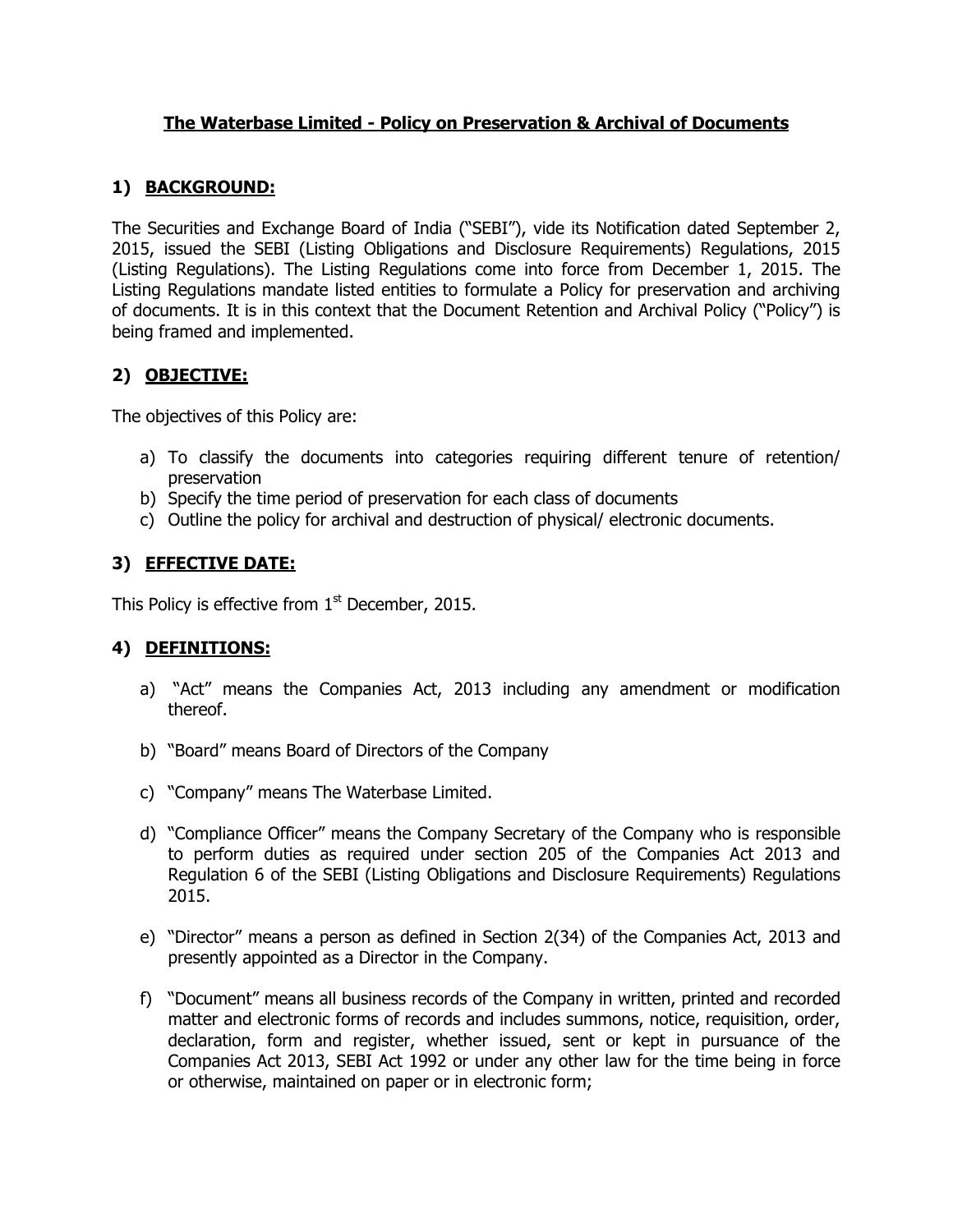- g) "Employees" shall mean the employees and office-bearers of the Company, including but not limited to Whole Time Directors.
- h) "Key Managerial Personnel" shall mean the officers of the Company as defined in Section 2(51) of the Companies Act, 2013 and rules prescribed there under.
- i) "Regulations" shall mean SEBI (Listing Obligations and Disclosure Requirements) Regulations 2015
- j) "Secretarial Standards" means standards issued by the Institute of Company Secretaries of India under section 118 (10) of the Companies Act 2013.
- k) "Stock Exchange or Exchanges" shall mean BSE Limited and other Stock Exchanges where the Company's shares are for the time being listed.
- l) Any other term not defined herein shall have the same meaning as defined in the SEBI (Listing Obligations and Disclosure Requirements) Regulations 2015, Companies Act, 2013, Securities Contract Regulation Act or any other applicable law or regulations.

# **5) GOVERNING LAWS**

This policy shall be governed by the Companies Act 2013, SEBI Act, Rules and Regulations, Secretarial Standards, Labour Laws, Tax Laws and all other applicable laws for the time being in force.

# **6) POLICY**

Documents can be broadly classified into two types:

- 1) Temporary Documents
- 2) Retained Documents
- **Temporary Documents** include all business records that are intended to be superseded by final or permanent records, or which are intended to be used only for a limited period of time, including, but not limited to written memoranda and dictation to be typed in the future, reminders, to-do lists, reports, drafts, and interoffice correspondence regarding a client or business transaction.

Temporary Documents can be destroyed or permanently deleted if in electronic form when a project or matter closes.

Upon closing of such temporary files, the respective departments shall gather and review all such temporary records. Before destroying or deleting these documents make sure to have duplicates of all the final records pertaining to the project or matter. Upon destruction or deletion, organize the final records (and duplicates) in a file marked "Final" and store them appropriately.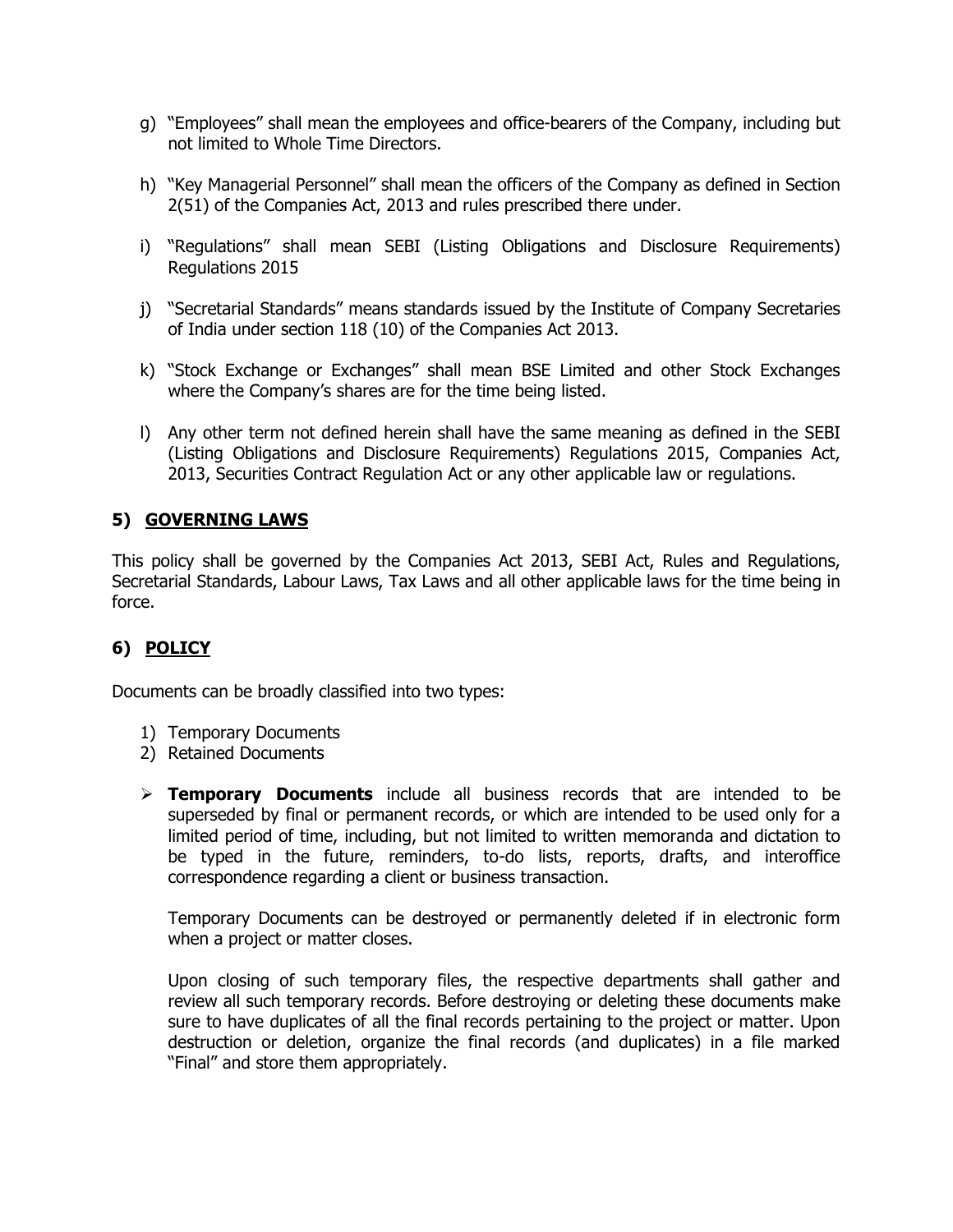**Retained Documents** include all business documents that are not superseded by modification or addition, including but are not limited to documents given (or sent via electronic form) to any third party not employed by the Company, or to any government agency; final memoranda and reports; correspondence; handwritten telephone memoranda not further transcribed; minutes; specifications; journal entries; cost estimates; etc.

This Policy deals with Retained Documents and their preservation, archival and destruction.

## **7) CLASSIFICATION OF RETAINED DOCUMENTS**

Retained Documents shall be classified in the following categories

- a) Mandatory under governing laws
- b) Non-Mandatory

The law requires the Company to maintain certain types of corporate records either permanently or for a specified period of time. Failure to retain the records could subject the employees and the Company to penalties and fines, cause the loss of rights, obstruct justice, adversely impact potential evidence in a lawsuit, place the Company in contempt of court, or seriously disadvantage the Company in litigation.

Documents in respect of which no minimum maintenance timeline is stipulated under any of the laws shall be preserved in accordance with this policy. All records and documents as provided herein shall be preserved for such time and period as may be provided herein. Any change in the governing laws affecting the change in period of preservation of documents shall prevail over this policy.

The Company expects all employees to fully comply with this Policy.

### **8) PRESERVATION OF DOCUMENTS / RECORDS**

Following shall be the guidelines for preservation of different documents:

- **a. Records as per the Act, Regulations and other Rules/ Regulations of SEBI:**  The Company shall maintain all records as per the Act, Regulations and other Rules/ Regulations of SEBI for not less than 8 (Eight) Years. Those records that are to be retained on permanent basis, shall be retained by the Company permanently. Documents that are to be made available on the Company's website in Compliance with the Regulations will be made available on the website for a period of 5 years and thereafter will be archived for a period of 3 years.
- **b. Tax & Accounting Records:** Tax records include, but may not be limited to, documents concerning payroll, expenses, proof of deductions, business costs, accounting procedures, and other documents concerning the Company's revenues and expenses including capital expenditure. Tax records should be retained for at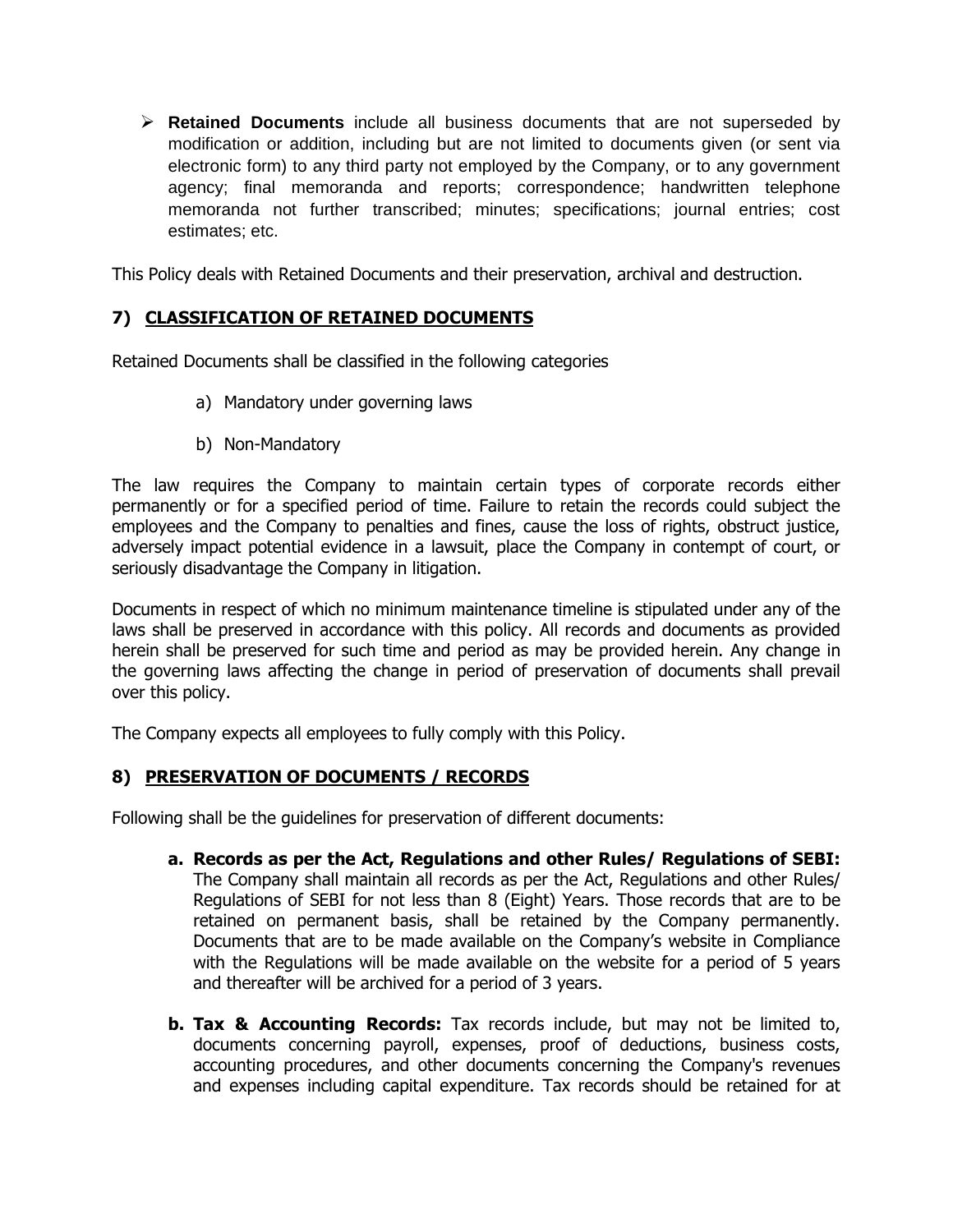least eight years from the date of filing the applicable return or such period of time as prescribed under Tax laws whichever is later.

- **c. Employment Records/Personnel Records:** The Company is required to keep certain documents relating to recruitment, employment and personnel information, performance review, action taken by or against any employee, complaints by or against any employee, disclosures/ declarations by employees etc. These Documents relating to Employment or Personnel information shall be retained for a period of at least 8 (Eight) years.
- **d. Press Releases/Public Filings.** The Company should retain copies of all press releases and documents filed with Stock Exchanges, Registrar of Companies and other regulatory authorities for a period of 8 (Eight) years.
- **e. Legal Files / documents:** Legal Documents shall include, but shall not be limited to contracts, legal opinions, pleadings, Orders passed by any court or tribunal, Judgments, Interim Orders, Documents relating to cases pending in any Court or Tribunal or any other Authority empowered to give a decision on any matter , Awards, Documents relating to property matters.

A contract shall be retained for a period of 8 (Eight) Years or for 8 (Eight) Years after the expiry of the term of the contract, whichever is higher.

Documents relating to any property owned by the Company shall be retained perpetually.

Other property Documents shall be retained for a period of 8 (Eight) Years or for a period of 8 (Eight) Years after the rights in such property ceases to exist, whichever is higher.

Orders passed by any Court or Tribunal or any Authority or Judgment which are final in nature and cannot be superseded shall be retained permanently. Interim Orders shall be retained till a Final Order is received or for a period of 8 (Eight) Years whichever is higher. Pleadings shall be retained for a period of 8 (Eight) Years or till the matter has been disposed off, whichever is higher.

**f. Intellectual Property documents:** Intellectual Property Documents shall include, but shall not be limited to Copyrights, Trademarks, Patents, and Industrial Designs. Intellectual Property Rights Documents that are owned by the Company shall be retained by the Company permanently.

Licenses shall be retained till the time the validity of the License and for a period of 8 (Eight) Years thereafter or for a period of at least 8 (Eight) Years, whichever is higher.

**g. Marketing and Sales Documents:** The Company shall retain relevant marketing and sales Documents for a period of at least 8(Eight) Years.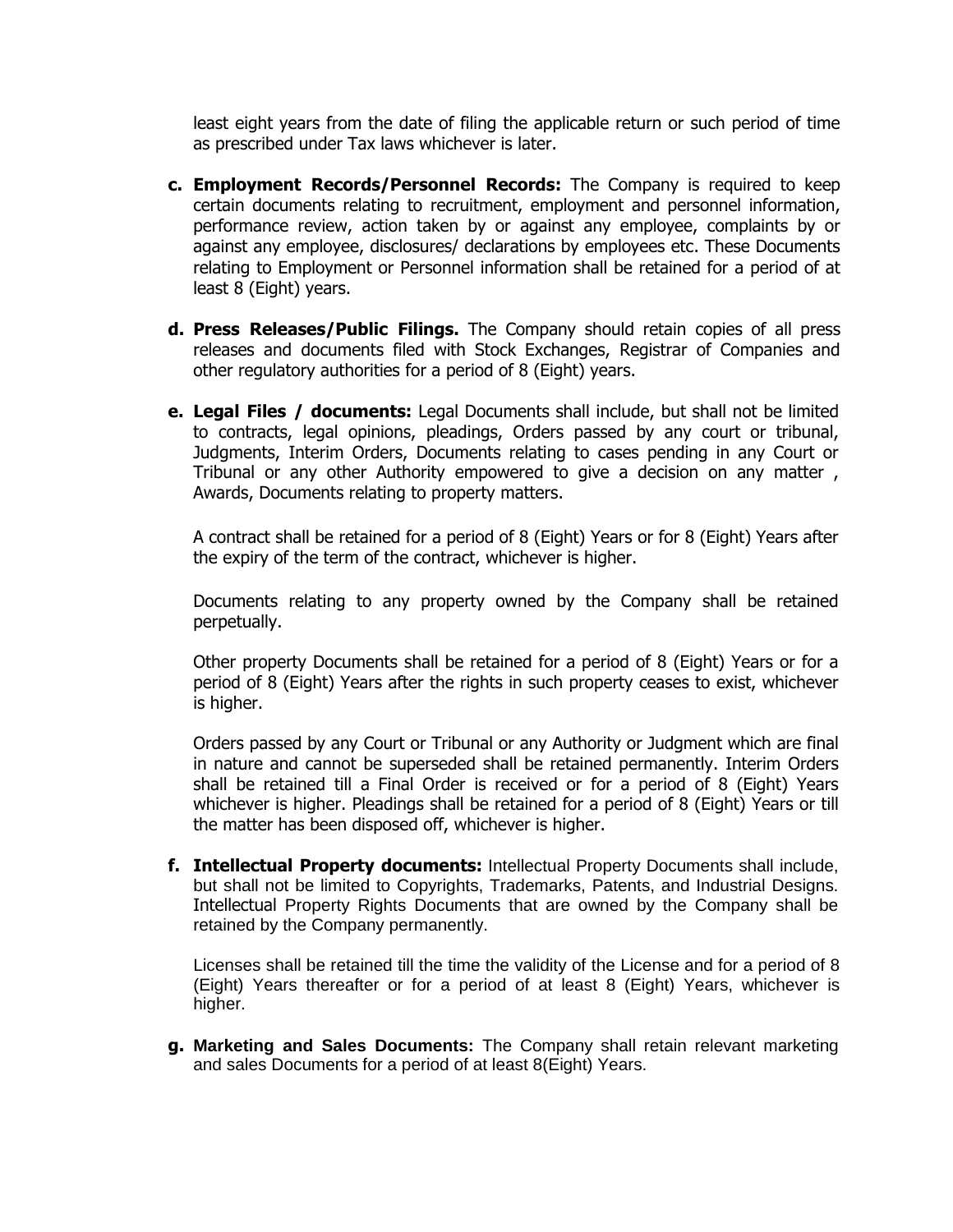- **h. Electronic Mail:** E-mail that needs to be saved should be either:
	- i. Printed in hard copy and kept in the appropriate file; or
	- ii. Downloaded to a computer file and kept electronically or on disk as a separate file so as to ensure its timely retrieval.

All electronic communication systems as well as all communications and stored information transmitted, received, or contained on the Company's information systems are the property of the Company. Employees using this equipment for personal purposes do so at their own risk. Employees have no expectation of privacy in connection with the use of Company equipment or with the transmission, receipt, or storage of information using the Company's equipment. Authorized Company personnel may access communications and stored information at any time without notice or consent.

Employees should avoid using Company e-mail for personal purposes. Personal emails should be deleted as soon as possible.

E-mails relating to audit work papers and financial controls should be retained for at least 8 years.

All emails to the Company's Officers or Audit Committee relating to complaints on auditing, accounting, frauds or internal controls should be retained permanently.

Any messages exchanged between the Company and third parties (such as consultants and auditors) should be archived, regardless of their content. Instant messages have the same status as e-mails and should be treated identically.

### **9) RECORD MAINTENANCE AND STORAGE**

All records in physical form are to be maintained by the Records/Respective Department(s) at the respective locations.

Electronic version(s) of all of records are to be maintained within the Company's centralized electronic record software database.

#### **10) DISPOSAL OF RECORDS**

Physical records disposed of pursuant to the retention periods specified in the Document Retention Schedule shall be disposed of using a cross-cut shredder. The respective departments shall adopt appropriate procedures to permanently dispose of any non-paper physical records, such as photographs or audio/video recordings.

In the event that it is necessary to manually dispose of an electronic record, the IT Department shall use the "permanent delete" function to permanently dispose of electronic records.